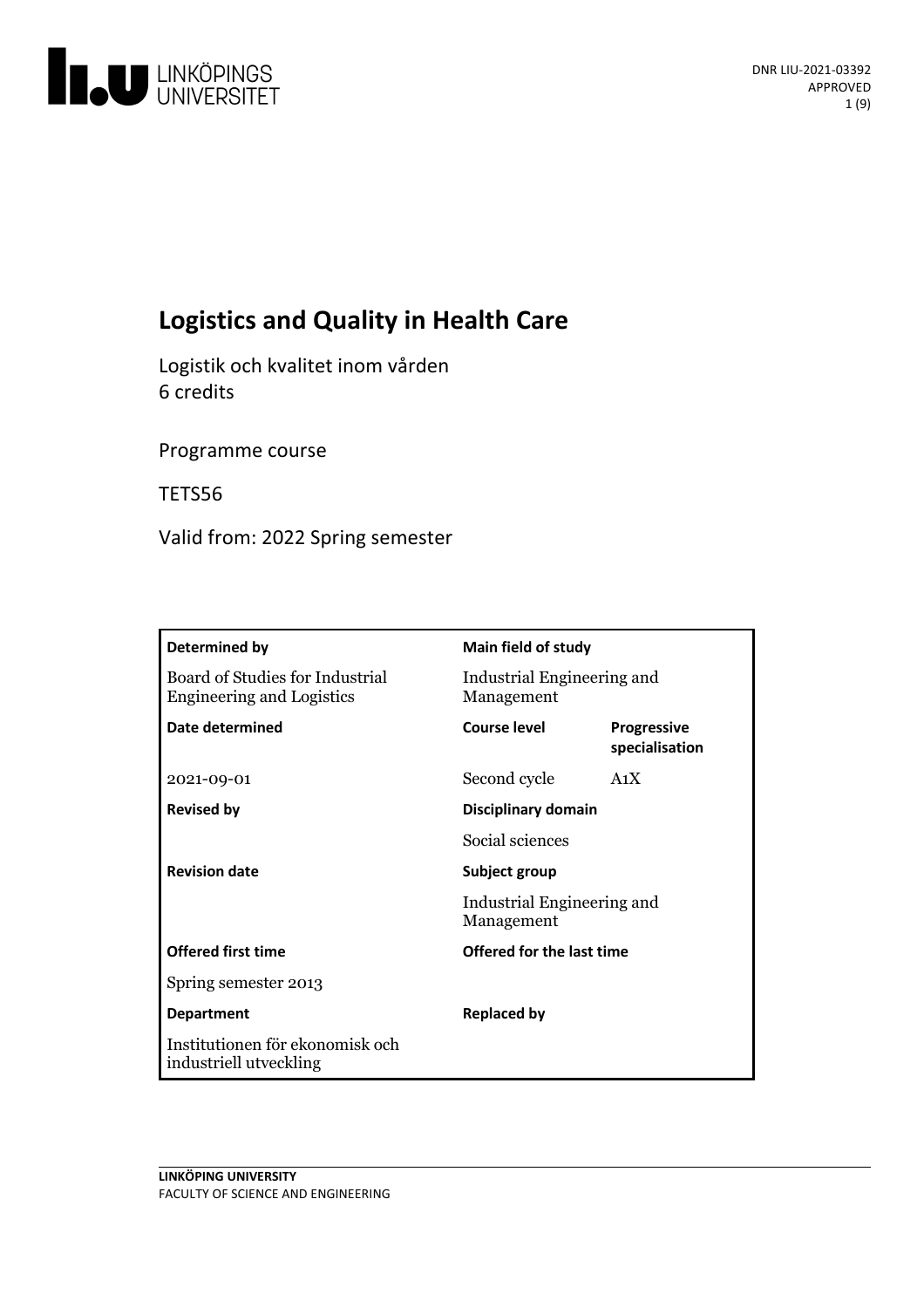## Course offered for

- Master of Science in Industrial Engineering and Management
- Master of Science in Mechanical Engineering
- Master of Science in Industrial Engineering and Management International

# **Prerequisites**

Basic course in Logistics and/or Quality management.

## Intended learning outcomes

The overall aim of the course is that students shall obtain knowledge about how logistics and quality management, primarily developed in an industrial and commercial context, can be applied in a healthcare context.

After completing the course the student shall be able to:

- Explain key issues relating to effective patient flow and be able to reflect and argue for logistics and quality management to develop healthcare's organisation and working methods.<br>• Describe the logic of healthcare and what implications it has for
- 
- 
- development work from a logistics and quality perspective.<br>
Describe and analyze different types of care processes.<br>
Know different actors involved in care chains, which decisions are made, by whom, and at what stage.
- $\bullet$  Explain relevant relationships in different types of care chains and analyze the effects of changes in these chains.
- Explain possibilities and limitations of using logistics and quality management in healthcare settings.
- Critically review and evaluate the applicability of different models and methods for mapping and analysis of care processes.
- Use selected logistics and quality management tools and methods to improve care processes and develop well-founded decision-making documents.

## Course content

The course primarily deals with the logics of healthcare, care processes and care chains from a logistics and quality management perspective. Focus is on the development of care businesses by understanding the needs and being able to adapt theories, models and general principles from logistics and quality to the healthcare context. Various methods and tools that are suitable for the healthcare are also presented and used, e.g. process mapping and statistical process control.

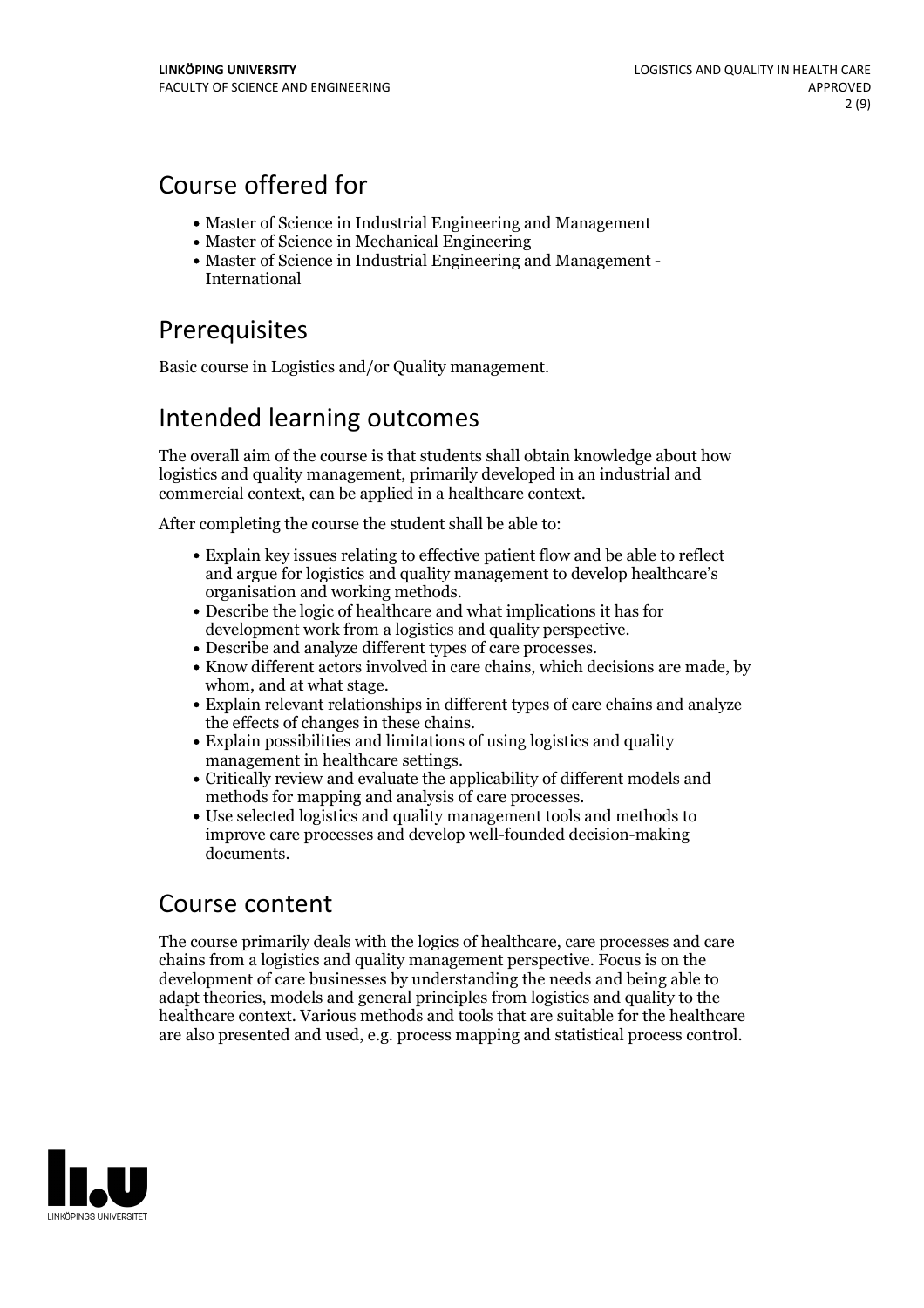# Teaching and working methods

Lectures describe basic theoretical principles, models, methods and tools for logistics and quality development in healthcare. Assignments aims to practically deal with what is presented in the lectures and discussed in the literature. Seminars discuss and analyze the areas in which the assignments are concerned.

## Examination

| UPG <sub>2</sub> | Hand-in assignments | 2 credits | U.G        |
|------------------|---------------------|-----------|------------|
| DIT <sub>1</sub> | Digital examination | 4 credits | U, 3, 4, 5 |

## Grades

Four-grade scale, LiU, U, 3, 4, 5

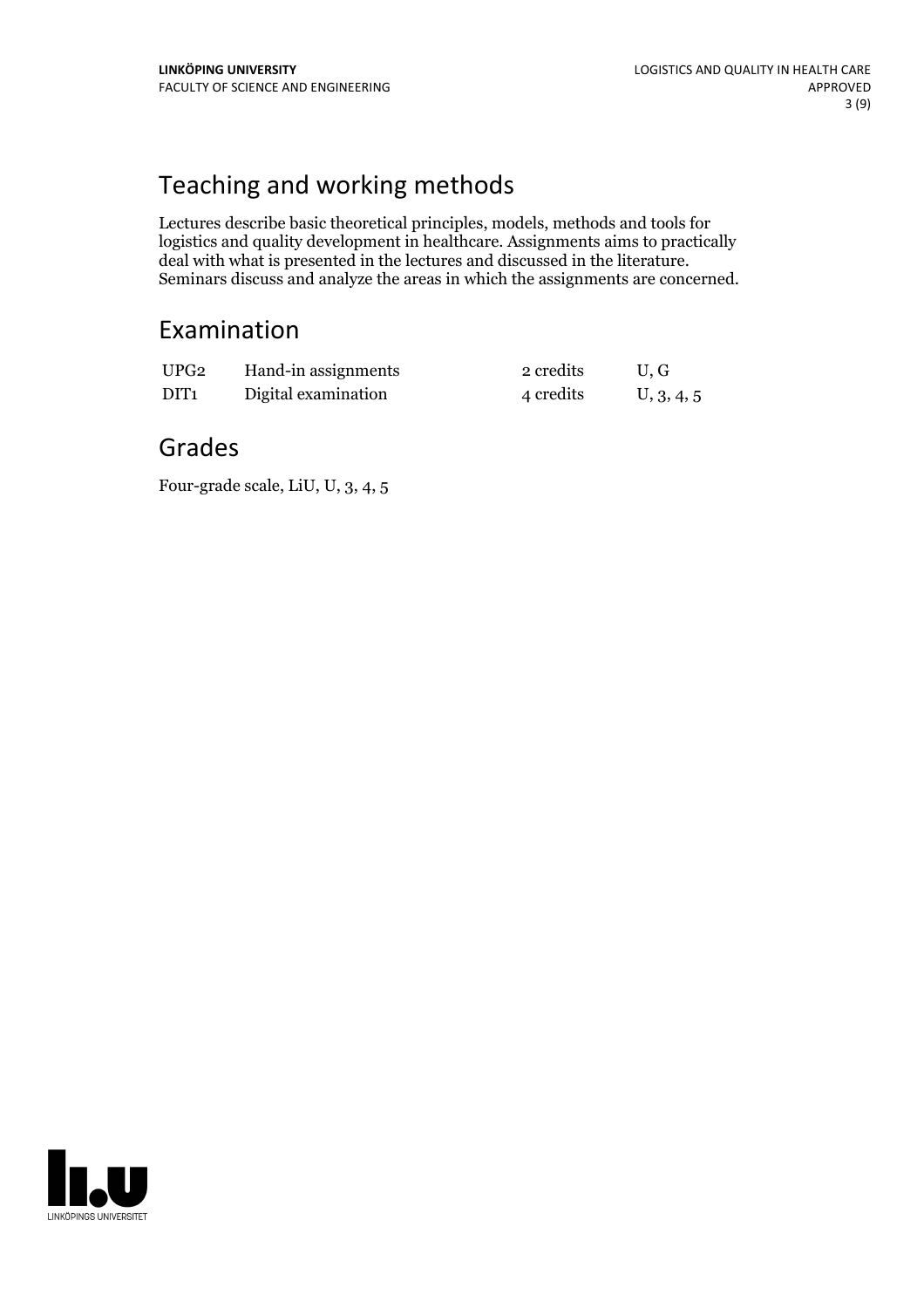## Other information

#### **Supplementarycourses**

Logistics Project, Logistics Strategies

### **About teaching and examination language**

The teaching language is presented in the Overview tab for each course. The examination language relates to the teaching language as follows:

- If teaching language is "Swedish", the course as a whole could be given in Swedish, or partly in English. Examination language is Swedish, but parts
- of the examination can be in English. If teaching language is "English", the course as <sup>a</sup> whole is taught in English. Examination language is English. If teaching language is "Swedish/English", the course as <sup>a</sup> whole will be
- taught in English if students without prior knowledge of the Swedish language participate. Examination language is Swedish or English depending on teaching language.

#### **Other**

The course is conducted in a manner where both men's and women's experience and knowledge are made visible and developed.

The planning and implementation of a course should correspond to the course syllabus. The course evaluation should therefore be conducted with the course syllabus as a starting point.

If special circumstances prevail, the vice-chancellor may in a special decision specify the preconditions for temporary deviations from this course syllabus, and delegate the right to take such decisions.

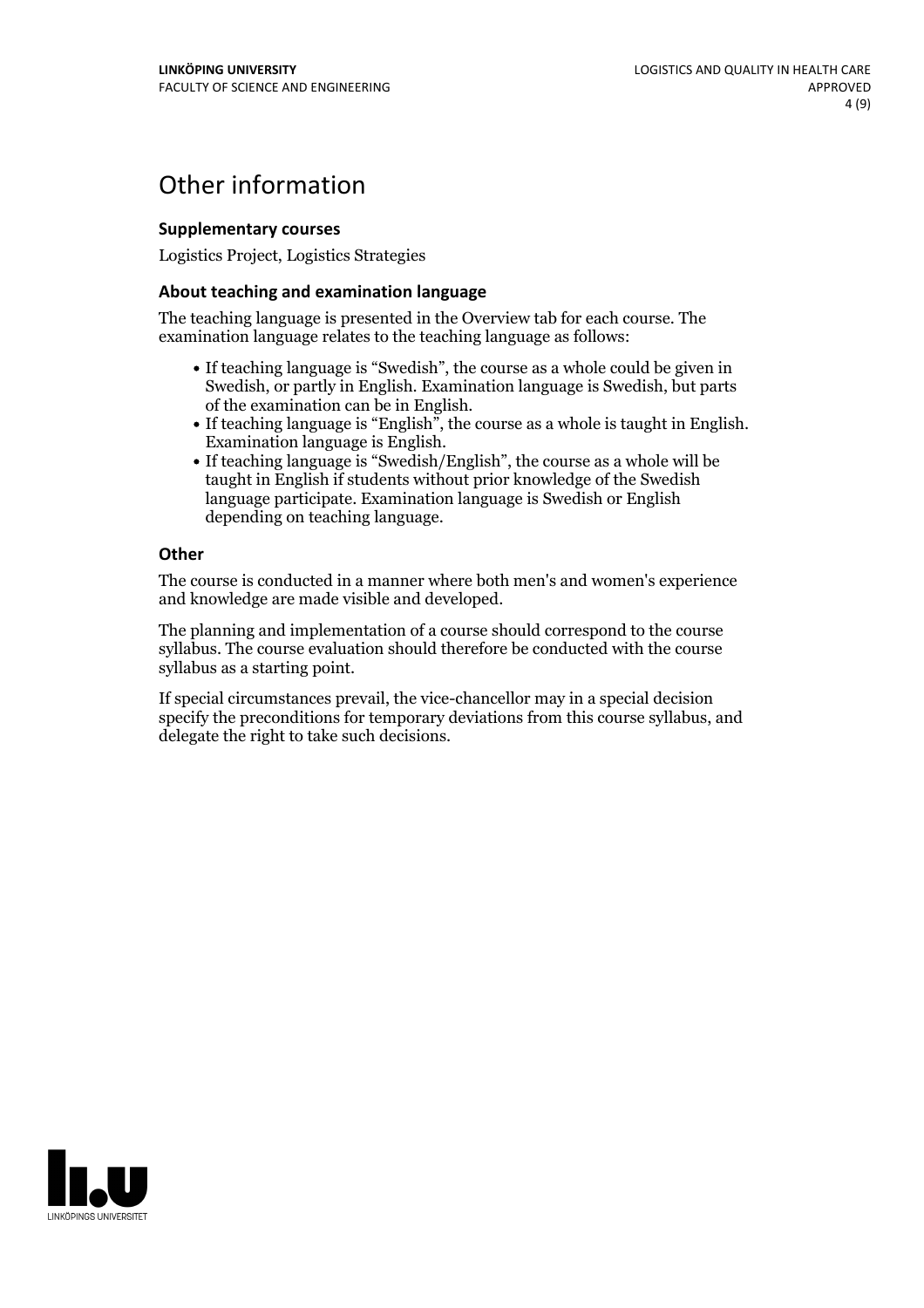# **Common rules**

## Course syllabus

A syllabus must be established for each course. The syllabus specifies the aim and contents of the course, and the prior knowledge that a student must have in order to be able to benefit from the course.

## Timetabling

Courses are timetabled after a decision has been made for this course concerning its assignment to a timetable module.

## Interruption in and deregistration from a course

The LiU decision, Guidelines concerning confirmation of participation in education (Dnr LiU-2020-02256), states that interruptions in study are to be recorded in Ladok. Thus, all students who do not participate in a course for which they have registered must record the interruption, such that the registration on the course can be removed. Deregistration from or interrupting a course is carried out using <sup>a</sup> web-based form: https://www.lith.liu.se/for- [studenter/kurskomplettering?l=en.](https://www.lith.liu.se/for-studenter/kurskomplettering?l=en)

## Cancelled courses and changes to the course syllabus

Courses with few participants (fewer than 10) may be cancelled or organised in a manner that differs from that stated in the course syllabus. The Dean is to deliberate and decide whether a course is to be cancelled or changed from the course syllabus.

## Guidelines relating to examinations and examiners

For details, see Guidelines for education and examination for first-cycle and second-cycle education at Linköping University, Dnr LiU-2020-04501 [\(http://styrdokument.liu.se/Regelsamling/VisaBeslut/917592\)](http://styrdokument.liu.se/Regelsamling/VisaBeslut/917592).

An examiner must be employed as a teacher at LiU according to the LiU Regulations for Appointments, Dnr LiU-2021-01204 [\(https://styrdokument.liu.se/Regelsamling/VisaBeslut/622784](https://styrdokument.liu.se/Regelsamling/VisaBeslut/622784)). For courses in second-cycle, the following teachers can be appointed as examiner: Professor (including Adjunct and Visiting Professor), Associate Professor (including Adjunct), Senior Lecturer (including Adjunct and Visiting Senior Lecturer), Research Fellow, or Postdoc. For courses in first-cycle, Assistant Lecturer (including Adjunct and Visiting Assistant Lecturer) can also be appointed as examiner in addition to those listed for second-cycle courses. In exceptional cases, a Part-time Lecturer can also be appointed as an examiner at both first- and second cycle, see Delegation of authority for the Board of Faculty of Science and Engineering.

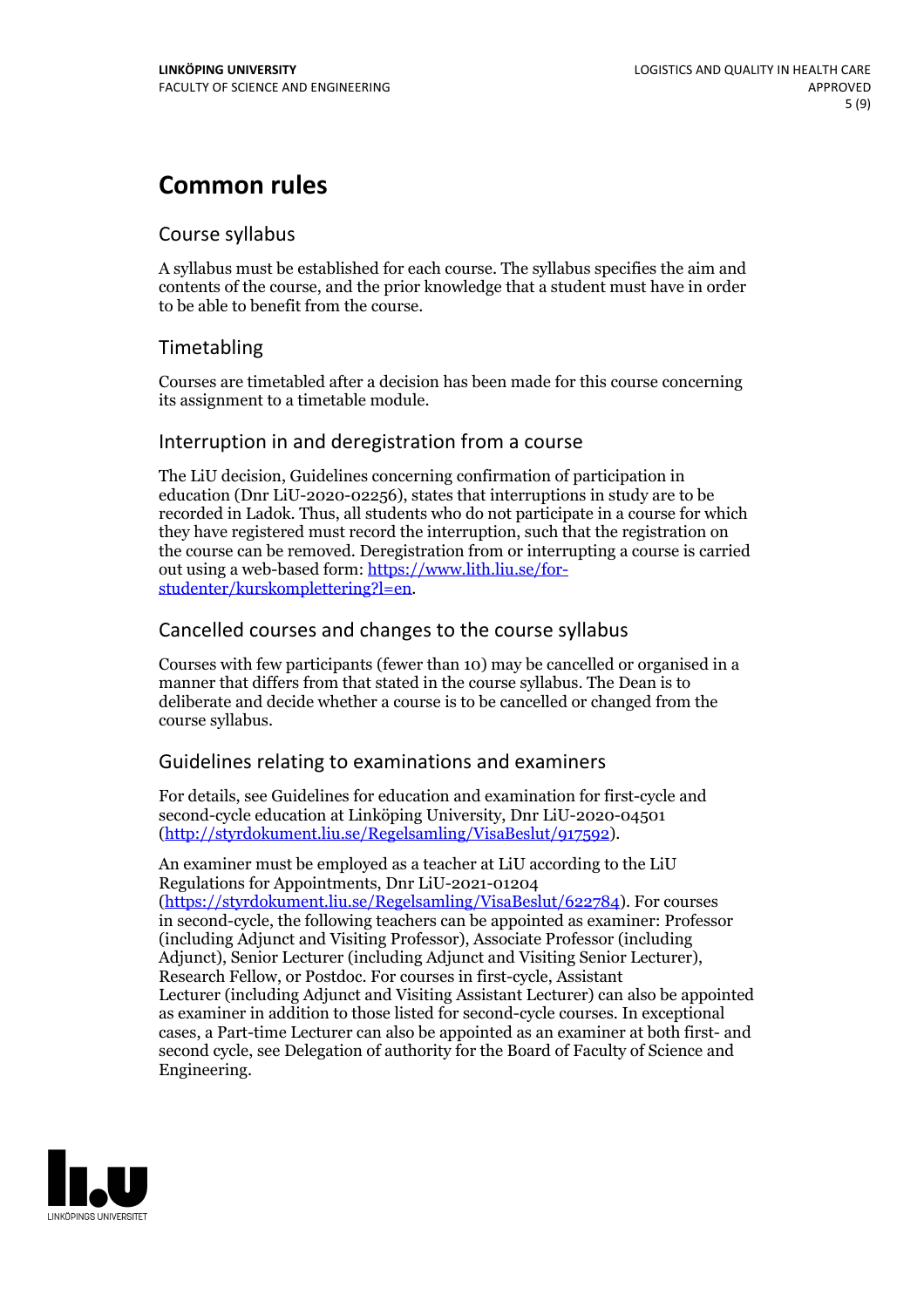## Forms of examination

#### **Principles for examination**

Written and oral examinations and digital and computer-based examinations are held at least three times a year: once immediately after the end of the course, once in August, and once (usually) in one of the re-examination periods. Examinations held at other times are to follow a decision of the faculty programme board.

Principles for examination scheduling for courses that follow the study periods:

- courses given in VT1 are examined for the first time in March, with re-examination in June and August
- courses given in VT2 are examined for the first time in May, with re-examination in August and October
- courses given in HT1 are examined for the first time in October, with re-examination in January and August
- courses given in HT2 are examined for the first time in January, with re-examination in March and in August.

The examination schedule is based on the structure of timetable modules, but there may be deviations from this, mainly in the case of courses that are studied and examined for several programmes and in lower grades (i.e. 1 and 2).

Examinations for courses that the faculty programme board has decided are to be held in alternate years are held three times during the school year in which the course is given according to the principles stated above.

Examinations for courses that are cancelled orrescheduled such that they are not given in one or several years are held three times during the year that immediately follows the course, with examination scheduling that corresponds to the scheduling that was in force before the course was cancelled or rescheduled.

When a course, or a written examination (TEN, DIT, DAT), is given for the last time, the regular examination and two re-examinations will be offered. Thereafter, examinations are phased out by offering three examinations during the following academic year at the same times as the examinations in any substitute course. If there is no substitute course, three examinations will be offered during re- examination periods during the following academic year. Other examination times are decided by the faculty programme board. In all cases above, the examination is also offered one more time during the academic year after the following, unless the faculty programme board decides otherwise. In total, 6 re-examinations are offered, of which 2 are regular re-examinations. In the examination registration system, the examinations given for the penultimate time and the last time are denoted.

If a course is given during several periods of the year (for programmes, or on different occasions for different programmes) the faculty programme board or boards determine together the scheduling and frequency of re-examination occasions.

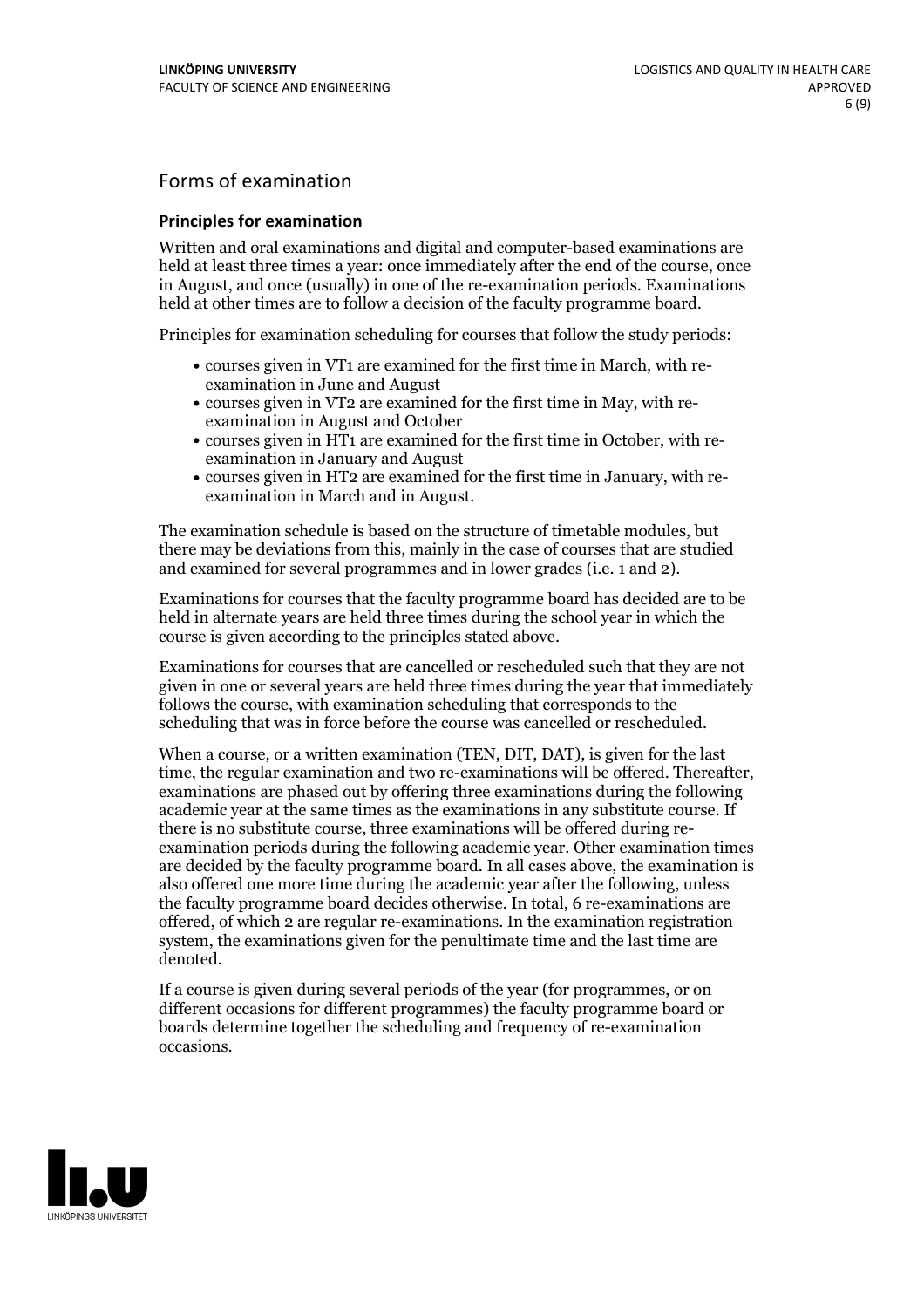### **Retakes of other forms of examination**

Regulations concerning retakes of other forms of examination than written examinations and digital and computer-based examinations are given in the LiU guidelines for examinations and examiners, [http://styrdokument.liu.se/Regelsamling/VisaBeslut/917592.](http://styrdokument.liu.se/Regelsamling/VisaBeslut/917592)

#### **Course closure**

For Decision on Routines for Administration of the Discontinuation of Educational Programs, Freestanding Courses and Courses in Programs, see DNR LiU-2021-04782. After a decision on closure and after the end of the discontinuation period, the students are referred to a replacement course (or similar) according to information in the course syllabus or programme syllabus. If a student has passed some part/parts of a closed program course but not all, and there is an at least partially replacing course, an assessment of crediting can be made. Any crediting of course components is made by the examiner.

### **Registration for examination**

In order to take an written, digital or computer-based examination, registration in advance is mandatory, see decision in the university's rule book [https://styrdokument.liu.se/Regelsamling/VisaBeslut/622682.](https://styrdokument.liu.se/Regelsamling/VisaBeslut/622682) An unregistered student can thus not be offered a place. The registration is done at the Student Portal or in the LiU-app during the registration period. The registration period opens 30 days before the date of the examination and closes 10 days before the date of the examination. Candidates are informed of the location of the examination by email, four days in advance.

### **Code of conduct for students during examinations**

Details are given in a decision in the university's rule book: <http://styrdokument.liu.se/Regelsamling/VisaBeslut/622682>.

#### **Retakes for higher grade**

Students at the Institute of Technology at LiU have the right to retake written examinations and digital and computer-based examinations in an attempt to achieve a higher grade. This is valid for all examination components with code "TEN", "DIT" and "DAT". The same right may not be exercised for other examination components, unless otherwise specified in the course syllabus.

A retake is not possible on courses that are included in an issued degree diploma.

#### **Grades**

The grades that are preferably to be used are Fail (U), Pass (3), Pass not without distinction  $(4)$  and Pass with distinction  $(5)$ .

- Grades U, 3, 4, 5 are to be awarded for courses that have written or digital examinations.<br>• Grades Fail (U) and Pass (G) may be awarded for courses with a large
- degree of practical components such as laboratory work, project work and

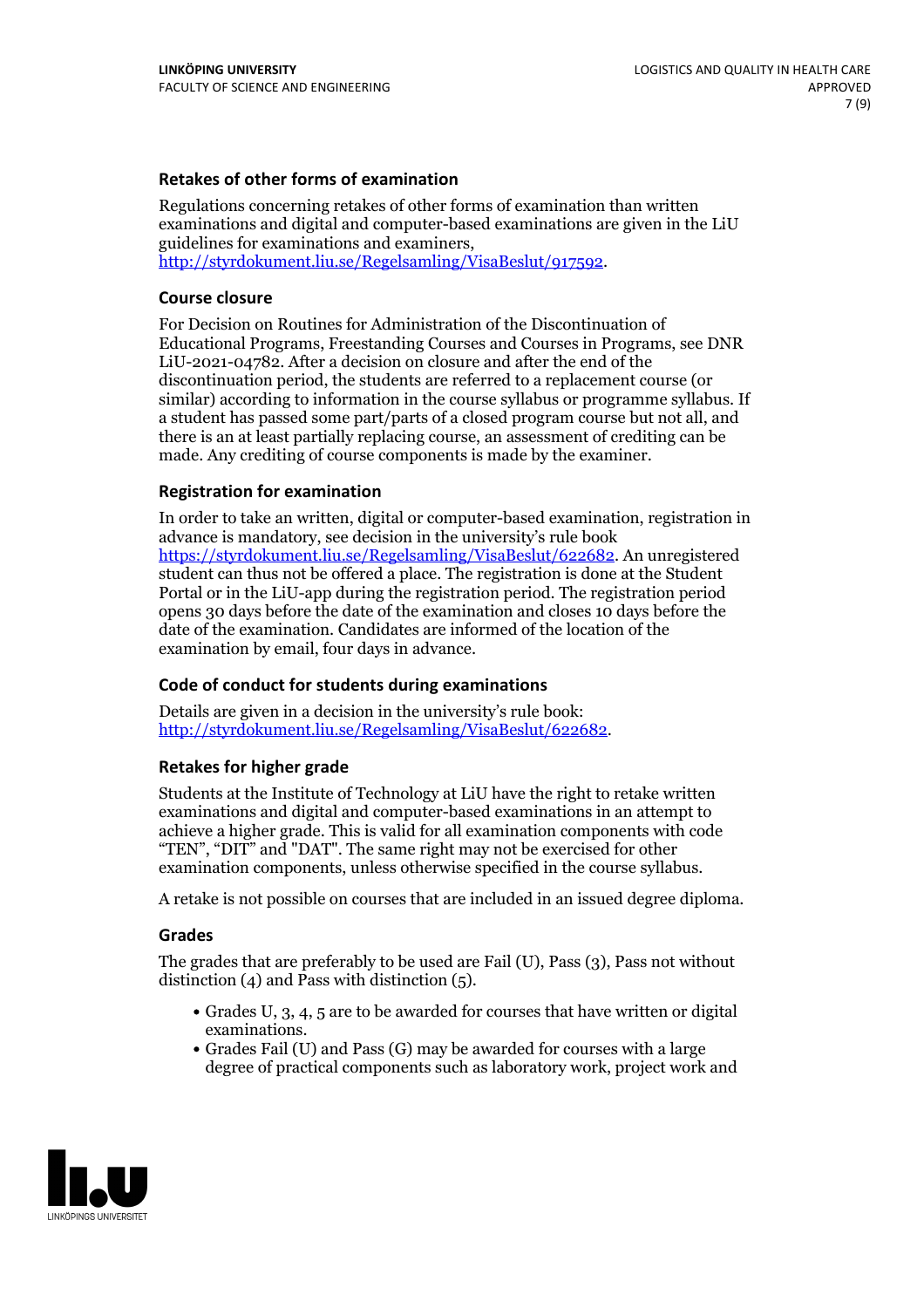group work.<br>• Grades Fail (U) and Pass (G) are to be used for degree projects and other independent work.

### **Examination components**

The following examination components and associated module codes are used at the Faculty of Science and Engineering:

- Grades U, 3, 4, 5 are to be awarded for written examinations (TEN) and
- digital examinations (DIT).<br>• Examination components for which the grades Fail (U) and Pass (G) may be awarded are laboratory work (LAB), project work (PRA), preparatory written examination (KTR), digital preparatory written examination (DIK), oral examination (MUN), computer-based examination (DAT), home
- assignment (HEM), and assignment (UPG).<br>• Students receive grades either Fail (U) or Pass (G) for other examination components in which the examination criteria are satisfied principally through active attendance such as tutorial group (BAS) or examination item
- (MOM).<br>• Grades Fail (U) and Pass (G) are to be used for the examination components Opposition (OPPO) and Attendance at thesis presentation (AUSK) (i.e. part of the degree project).

In general, the following applies:

- 
- Mandatory course components must be scored and given <sup>a</sup> module code. Examination components that are not scored, cannot be mandatory. Hence, it is voluntary to participate in these examinations, and the voluntariness must be clearly stated. Additionally, if there are any associated conditions to
- the examination component, these must be clearly stated as well.<br>• For courses with more than one examination component with grades U,3,4,5, it shall be clearly stated how the final grade is weighted.

For mandatory components, the following applies (in accordance with the LiU Guidelines for education and examination for first-cycle and second-cycle education at Linköping University,<br>[http://styrdokument.liu.se/Regelsamling/VisaBeslut/917592\)](http://styrdokument.liu.se/Regelsamling/VisaBeslut/917592):

If special circumstances prevail, and if it is possible with consideration of the nature of the compulsory component, the examiner may decide to replace the compulsory component with another equivalent component.

For possibilities to alternative forms of examinations, the following applies (in accordance with the LiU Guidelines for education and examination for first-cycle [http://styrdokument.liu.se/Regelsamling/VisaBeslut/917592\)](http://styrdokument.liu.se/Regelsamling/VisaBeslut/917592):

If the LiU coordinator for students with disabilities has granted a student the right to an adapted examination for a written examination in an examination hall, the student has the right to it.